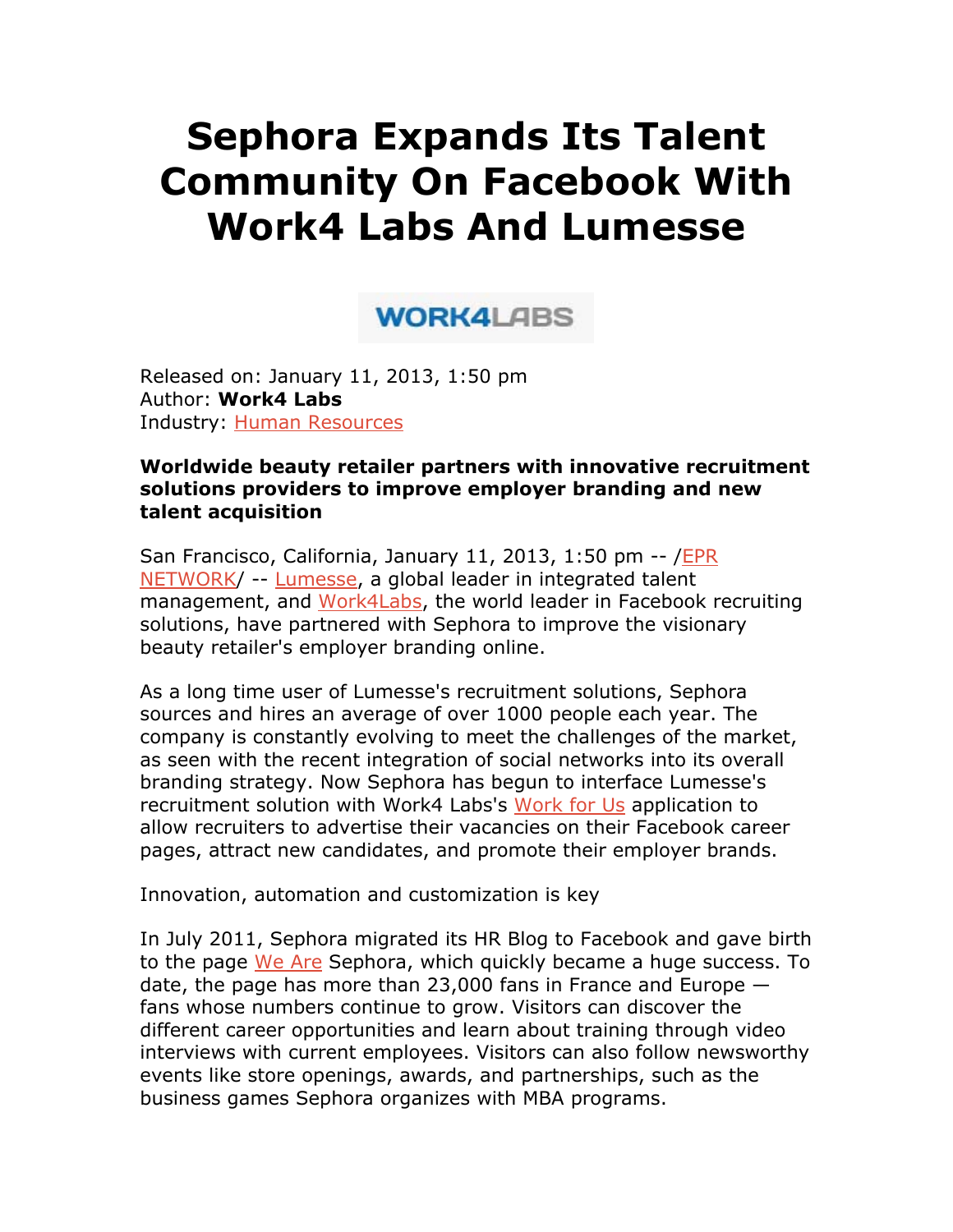The central focus of Sephora's Facebook presence is its online recruitment. All vacancies on Sephora's career site, which have been managed with Lumesse's recruitment tool for several years, are now automatically posted on the Facebook page "We Are Sephora" using Work4 Lab's Work for Us.

Before the launch, Sephora already had a "Job Opportunities" tab; however, the Work for Us application allows for greater efficiency and visibility of Sephora's HR communication. This page does not just aggregate all of the available jobs, but also displays smart content, targeted at the profile of the viewing candidate. When a user "likes" a job, all of his friends are alerted, which expands Sephora's audience. The user can also view who among his friends would be best fit for a particular position, "share" or "send" a job opportunity to a particular contact, and perform more targeted research to find opportunities by location, keyword, type of contract or trade. These innovative and automated features create a real online Facebook community and offer a unique recruitment experience for the user and company alike.

By maintaining real contact with potential candidates, Sephora wins not only visibility, but also new talent. Since the establishment of these exchanges between the company and candidates, Sephora has also found that the company receives resumes from more qualified candidates than before.

### **About Sephora**

Sephora is a visionary beauty-retail concept founded in France by Dominique Mandonnaud in 1970. Sephora's unique, open-sell environment features an ever-increasing amount of classic and emerging brands across a broad range of product categories including skincare, color, fragrance, body, smilecare, and haircare, in addition to Sephora's own private label. Today, Sephora is not only the leading chain of perfume and cosmetics stores in France, but also a powerful beauty presence in countries around the world. Owned by Louis Vuitton Moet Hennessy (LVMH), the world's leading luxury goods group, Sephora is highly regarded as a beauty trailblazer, thanks to its unparalleled assortment of prestige products, unbiased service from experts, interactive shopping environment, and innovation. For more information, see: www.wearesephora.fr

### **About Work4 Labs**

Work4 Labs develops Facebook's #1 corporate recruiting solution, which enables tens of thousands of companies — including VMware, Gap, and L'Oreal  $-$  to hire qualified candidates across industries,